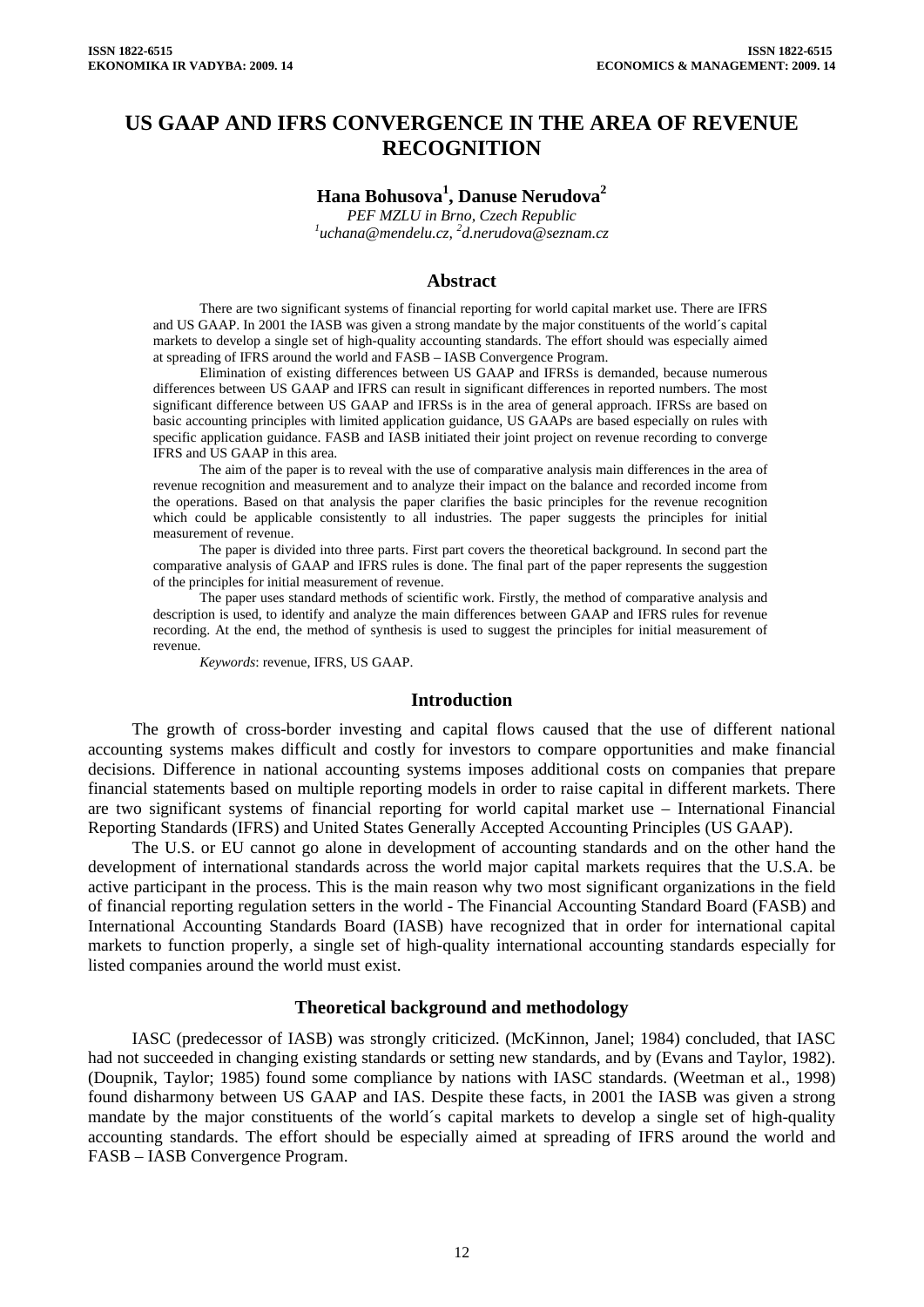In October 2002, both organizations began to work closely together and jointly issued a memorandum of understanding. It was a significant step toward formalizing their commitment to the convergence of US GAAP and International Financial Reporting Standards (formerly IAS – International Accounting Standards). On February 2006 was published the new document – Memorandum of Understanding (MoU) which reaffirms the objective of developing high quality, common accounting standards for use in the world´s capital markets. The new document demands eliminating existing major differences in focused areas and to identify other areas where accounting practices under US GAAP and IFRSs are regarded as candidates for improvement, because numerous of non significant differences between US GAAP and IFRS can result in significant differences in reported numbers. The US Security and Exchange Commission demands reduction the disparity between accounting and disclosure practices of the United stated and other countries, as well.

The most significant difference between US GAAP and IFRSs is in the area of general approach. IFRSs are based on basic accounting principles with limited application guidance, US GAAPs are based especially on rules with specific application guidance.

FASB and IASB initiated their joint project on revenue recording as a part of MoU to converge IFRS and US GAAP in this area. The main reason for this project is the situation, that there are more than a hundred standards in US GAAP and two standards in IFRS. Some of US GAAP standards are industryspecific and can produce conflicting results for economically similar transactions. The main revenue recognition standards are IAS 11 – Construction Contracts, IAS 18 Revenue in IFRS. The principles of both standards are not consistent and could be difficult to apply beyond simple transactions.

The structure of the paper is divided into three parts. Theoretical background presents the historical development of IAS/IFRS and US GAAP convergence efforts in general. Second part of the paper is aimed at the comparative analysis of revenue recognition and measurement under IAS/IFRS and US GAAP. At the end, based on the results of the comparative analysis, the basic principles for revenue recognition, which could be applicable consistently to all industries, are clarified. Also the principles for initial measurement of revenue are set out.

The paper uses standard methods of scientific work. Firstly, the method of description is used, to describe the development in the area of IAS/IFRS and US GAAP convergence. Then, the comparative analysis is used to discuss the differences in revenue recognition and measurement under IAS/IFRS and US GAAP. At the end the method of synthesis, deduction and induction is used. Possible principles for initial measurement of revenue are suggested as well.

The aim of the paper is to make the comparative analysis in the area of revenue recognition and measurement under IAS/IFRS and under US GAAP. Further, to clarify the basic principles for revenue recognition applicable consistently to all industries and to suggest principles for initial measurement of revenue under both systems.

#### **Revenue Recognition under US GAAP**

Revenues are defined by FASB Concepts Statement No. 6 (CON 6) – Elements of Financial Statements as inflows or other enhancement of assets of an entity or settlements of its liabilities from delivering or producing goods, rendering services, or other activities that constitute the entity´s ongoing major or central operations. For revenue recognition the two criteria must be met. Revenue recognition criteria are defined in the FASB Concepts Statement No. 5 (CON 5) – Recognition and Measurement in Financial Statements of Business Enterprises. Criteria require that revenue must be realized or realizable and must be earned. Revenues are realized when products (goods or services), merchandise, or other assets are exchanged for cash or claims to cash. Revenues are realizable when related assets received or held are readily convertible to known amounts of cash or to cash claims. Revenues are not recognized until earned. Revenues are considered to have been earned when the entity has substantially accomplished what it must to do to be entitled to the benefits represented by the revenues (CON5). The application of the earning process for revenue recognition seems not be consistent for application in different industries. The existence of different requirements for economically similar transaction reduces the comparability of revenues across entities and industries. There are specific rules relating to the recognition of software revenue, sales of real estate or services provided by cable television in US GAAP (Statement of Financial Accounting Standard (SFAS) 51 Financial Reporting by Cable Television Companies, SOP 81-1 Accounting for Performance of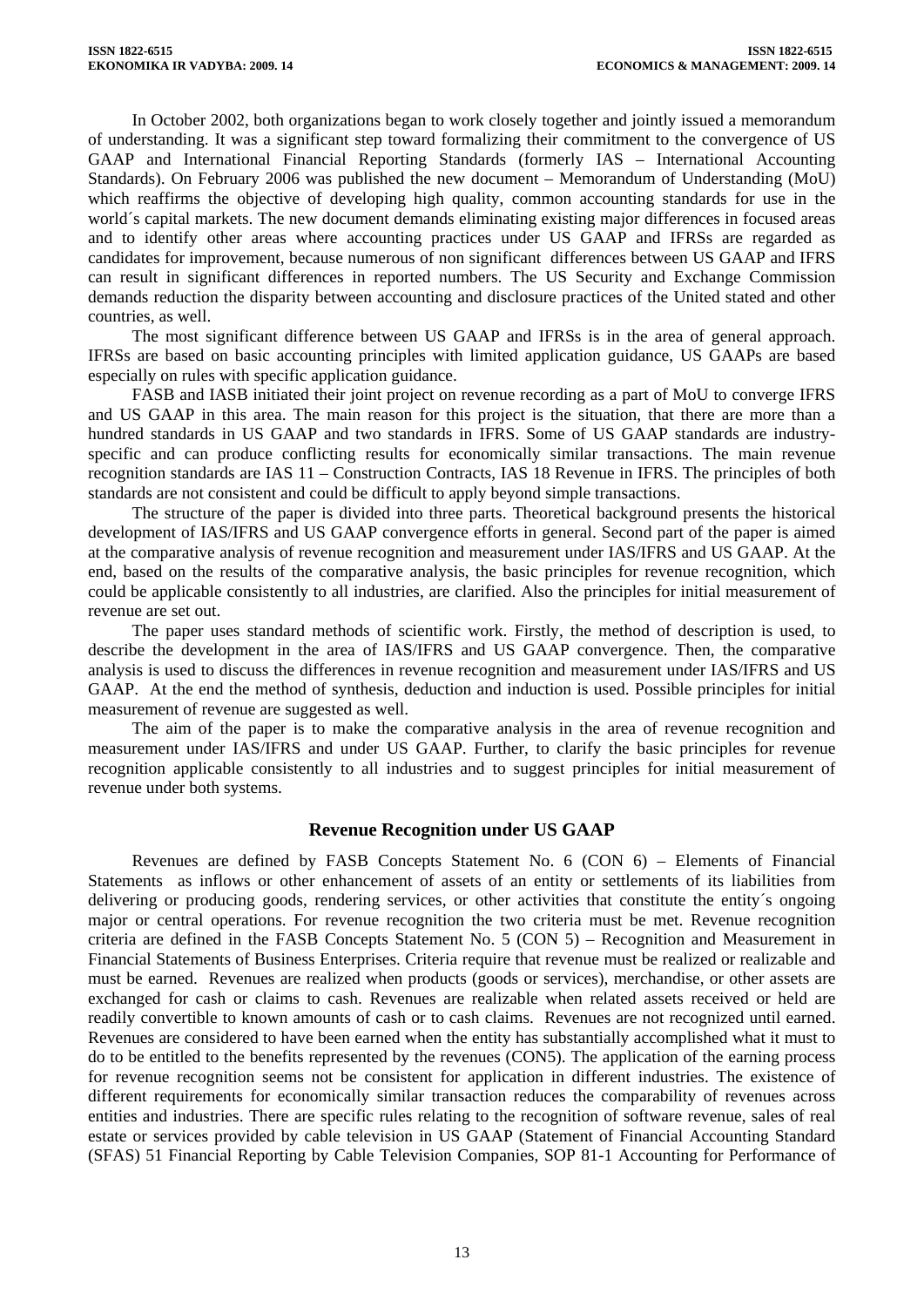Construction- Type and Certain Production-Type Contracts). The detailed rules often contain exceptions for particular types of transactions.

Revenue Recognition When Right of Return Exists (SFAS 48) specifies how an entity should record revenues in the case of sale its product in which the buyer has a right to return the product. Revenue from those sales transactions shall be recognized at time of sale only if all of the conditions specified in SFAS 48 are met. Even then, the seller should accrue any estimated returns and expected costs. Revenue should be reduced to reflect estimated returns. SFAS 5 Accounting for Contingencies demands allowance for returns making in the revenue recording moment despite the particular parties that will claims under warranties may not be identifiable. This Statement makes possible trade loading and it could lead to higher revenues reporting.

This concept is also contained in the SEC Staff Accounting Bulletins (SAB) 101 – Revenue Recognition in Financial Statements and SAB 104 – Revenue Recognition. The SEC released SAB 101, in 1999. In 2003, the SEC revised that guidance in SAB 104. SABs 101 and 104 describe four criteria for recording revenue. For revenue recording under SABs 101 and 104 the ppersuasive evidence of an arrangement must exist, the price must be fixed or determinable, ccollectability must be reasonably assured and the delivery must been occurred.

SAB No. 104 also provides new guidance on how publicly traded entities should recognize income. It focuses on applying the provisions of the Financial Accounting Standards Board's (FASB) Emerging Issues Task Force Issue (EITF) 00-21 – Revenue Arrangements with Multiple Deliverables, to publicly traded entities, especially in the areas of bill-and-hold-arrangements, immaterial obligations, and non-refundable up-front fees, all relating to the delivery of sold goods and the resulting revenues.

Bill-and-hold arrangements arise when a company invoices its customer but has not yet delivered the products. Assume that a contract manufacturer that produces products for a specific customer also manages this customer's logistics, delivery of the products when and where the customer requests. However, the manufacturer should not recognize revenues until it establishes a fixed delivery schedule consistent with the customer's business purposes. SAB No. 104 contains criteria to recognize revenue for bill-and-hold arrangements. Specifically, entities can recognize such revenues only when written arrangements contain substantial business purposes and allow the parties to evaluate all relevant facts and circumstances for entering into such arrangements. These arrangements must adhere to all other relevant accounting requirements. Entities should apply the separation model found in EITF No. 00-21 to ascertain the number of accounting units in such arrangements. Also, since bill-and-hold arrangements often include both the "sale" and warehousing services of products, SAB No. 104 states that if such transactions meet the EITF criteria entities should recognize revenues on the warehousing element of the transactions as the warehousing services are provided.

In case of immaterial remaining obligations to complete delivery and sale SAB No. 104 discusses when entities should recognize sales if their remaining obligations are inconsequential or perfunctory to the earnings process. SAB No. 104 follows EITF No. 00-21 in focusing on the "deliverables" associated with transactions. If the installation is immaterial and unessential to the equipment's use, the entity could recognize the revenue in the current period and simultaneously accrue the related installation costs. Otherwise if the installation is a significant cost or is essential to the equipment's functionality the entity should recognize this entire transaction only after completing the installation.

SAB No. 104 provides some examples of when to include or defer nonrefundable up-front fees in constituting a single unit of accounting. It also shows the resulting impact on income, in general- recommending revenues deferral for up-front fees unless such fees represent the culmination of a separate earnings process. The SAB stresses that the earnings process, irrespective of whether a cancellation clause exists, is incomplete.

The Accounting Standards Executive Committee (AcSEC) issued Statement of Position - SOP 97-2, Software Revenue Recognition, to provide guidance on when revenue on software arrangements (such as licensing, selling, leasing, or otherwise marketing computer software) should be recognized and in what amounts. The arrangements covered range from those providing a license for a single software product to those that, in addition to the delivery of software or a software system, require significant production, modification, or customization. The SOP notes that the rights transferred under software licenses are substantially the same as those transferred in sales of other kinds of products and that the legal distinction between a license and a sale should not cause revenue recognition on software products to differ from other types of products.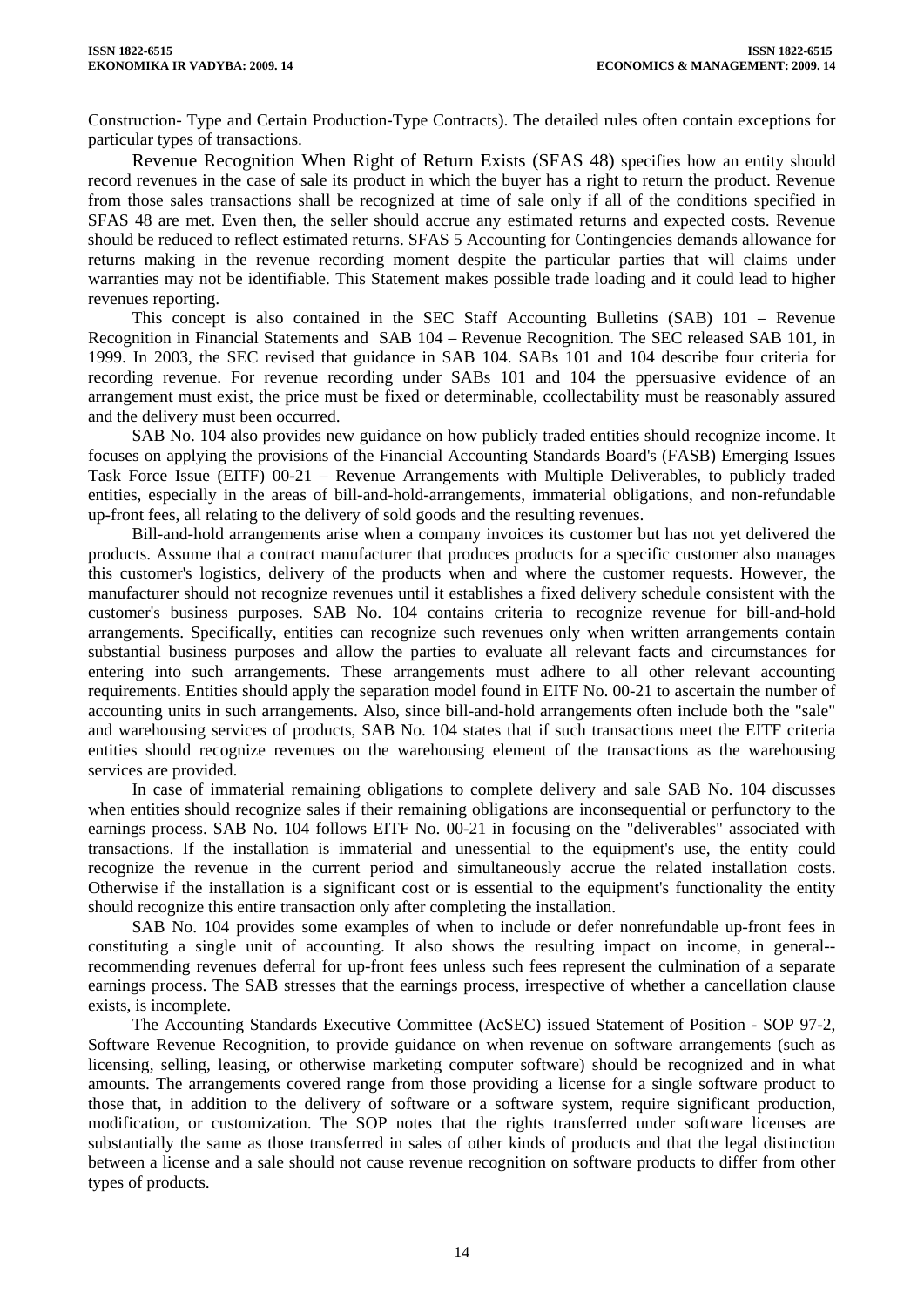In issuing this SOP was determined that the same basic criteria for revenue recognition should apply to software arrangements as applied to sales of other products. The same underlying concept of delivery being the critical event for identifying when revenue was earned was adopted. The same basic criterion for collectability being probable was also adopted for identifying when revenue was realized or realizable. The requirement that revenue be fixed or determinable was also adopted, but additional industry-relevant details were added.

Because of the nature of software arrangements, a need for persuasive evidence of an arrangement was determined. This is not the norm in all product sales, but can sometimes be critical for revenue recognition. Practice abuses forced this criterion to be spelled out in greater detail in SOP 97-2. SEC initially tried to apply the same criterion that applies to revenue recognition transactions generally that the sellers not have significant future obligations or involvement related to the sale to software arrangements. This criterion proved difficult to apply to software arrangements involving complex mixes of products and services both specified and unspecified with a single fee for the bundled products and services. As a result, SOP 97-2 provides much more detailed and specific guidance on how to account for multiple-element arrangements.

SOP 98-9 modified income recognition for arrangements with multiple elements. The residual amount of the arrangement fee determined by deducting from the total fee the fair value of the undelivered elements is allocated to the delivered elements. Before this modification, if the fair value of any element of an arrangement was not known, the income was deferred until all the elements were delivered. The portion of the fee allocated to an element should be recognized as revenue when all of the revenue criteria of SOP 97-2 are met with respect to the element. The delivery of an element is considered not to have occurred if there are undelivered elements that are essential to its functionality.

Because most construction contracts are long-term, the underlying accounting principle known as matching – expenses follow revenues – would be violated if the revenue from the contract were recognized upon contract execution or sale of the services. The two methods of revenue recognition are allowed for construction contractors under SOP 81-1 Accounting for Performance of Construction-Type and Certain Production-Type Contracts. One is percentage of completion (PC) method and the other is completed contract (CC) method. Under the PC method, the construction contractor recognizes revenue over the life of the construction contract based on the degree of completion. SOP 81-1 requires that the PC method should be used in lieu of the CC method when all criteria of SOP 81-1 are met. The CC method is used in rare circumstances. Under the percentage of completion method, contract revenue is matched with the contract costs incurred in reaching the stage of completion. Contract revenue is recognised as revenue in the income statement in the period in which the work is performed. Costs are recognised in the periods in which the work they relate to is performed. The income (revenues and gains) is recognised during the performance of contract and the revenue is matched to incurred costs, not to collection of payments. Under the Completed Contract method, all revenues, costs, and income are recognized only at completion of the construction project, ordinarily at the end of the construction contract. Recording of income prior to completion is not permitted. Percentage of completion for revenue recording can be used when the outcome of construction contract can be estimated reliably. If the above estimates are not dependable, completed-contract method is preferable. If total contract is estimated to be a loss, provision should be made for the loss on the entire contract.

To sum up, the main problems in revenue recognition under US GAAP is that more than 100 standards on revenue can produce conflicting results for economically similar transaction. Further, there is not any general standard for revenue recognition. For the last, application of earning process could lead to misrepresentation of an entity´s contractual rights and obligation in financial statements.

#### **Revenue recognition under IAS/IFRS**

The incomes and expenses are defined in the conceptual framework of IAS/IFRS. The definition of income encompasses both revenues and gains. Revenue arises in the course of the ordinary activities of an enterprise and is referred to be a variety of different names including sales, fees, interest, dividends, royalties and rent (IAS/IFRS Conceptual Framework). There are two IAS standards for revenue recording (IAS 18 – Revenue, IAS 11 – Construction Contracts)

Revenue is recognised when it is probable that future economic benefits will flow to the enterprise can be measured reliably. Revenue is defined in IAS – 18 as the gross inflow of economic benefits during the period arising in the course of the ordinary activities of an enterprise when those inflows result in increases in equity, other than increases relating to contribution from equity participants.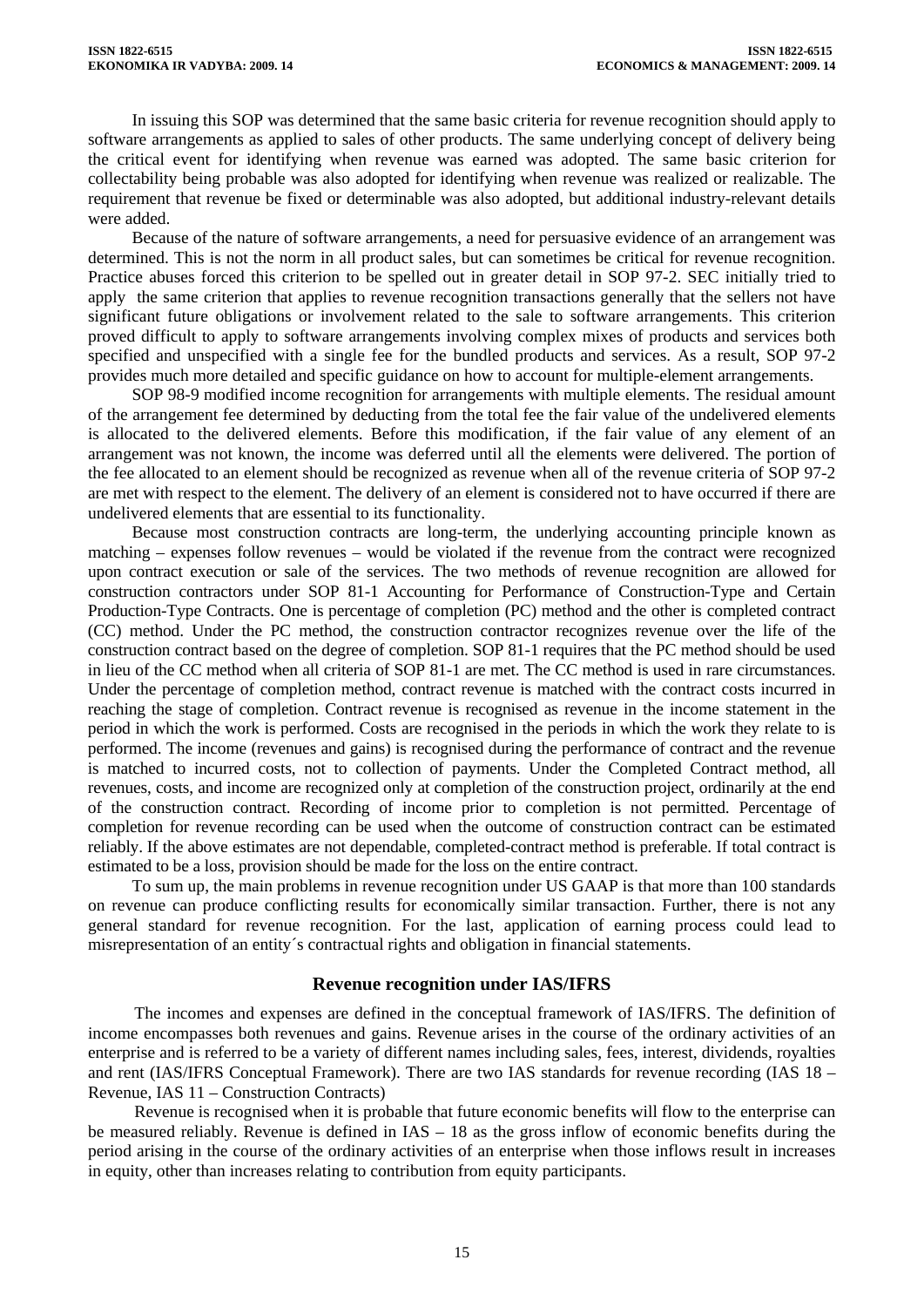Revenue is recorded in fair value. Fair value is the amount for which an asset could be exchanged, or a liability settled, between knowledgeable, willing parties in an arm's length transaction. IAS 18 - Revenue identifies separate criteria to each transaction when revenue will be recognised. IAS 18 should be applied in a case of sale of goods and products, rendering of services or use by others of enterprise assets yielding interest, royalties and dividends.

The revenue relating to long-time contracts recording is the special area of revenue recording in IAS/IFRS. There is the IAS 11 – Construction Contracts in IFRS. Revenue and costs associated with construction contracts are determined in IAS 11 Construction Contracts. The nature of activities undertaken in construction contracts is based on situation when the date at which the contract activity is entered into and the date when the activity is completed usually fall into different accounting periods. The main issue is to match the contract costs and revenue to the accounting periods in which construction work is performed. This is the accrual basis application, the effects of transactions and other events are recognised when they occur and they are recorded in the period to which they relate. The IAS 11 is used for recording costs and revenue of construction contract in the financial statement of contractors.

There is the construction contract defined in IAS 11. A construction contract is specially negotiated for construction of an asset or a combination of assets.

There are costs directly related to a contract (direct labour costs, costs of direct materials, depreciation of plant and equipment used directly on the contract, cost of hiring equipment, the estimated costs of rectification and guarantee work) and costs that may be allocated to a contract (insurance, costs of design a technical assistance, construction overheads). Some costs cannot be attributed to contract activity or cannot be allocated to a contract costs (general administration costs for which reimbursement is not specified in the contract, selling costs, research and development costs for which reimbursement is not specified in the contract, depreciation of plant and equipment that is not used on a particular contract) in accordance with IAS 11.

In case that the outcome of a construction contract can be estimated reliably, contract revenue and costs associated with the construction contract should be recognised as revenue and costs by reference to the stage of completion of the contract activity at the balance sheet date. An expected loss should be recognised as an expense immediately (as a provision).

There are two methods for revenue defining – percentage of completion method and zero profit method. Percentage of completion method can be used when the outcome of construction contract can be estimated reliably. Under the percentage of completion method, contract revenue is matched with the contract costs incurred in reaching the stage of completion. Contract revenue is recognised as revenue in the income statement in the period in which is the work performed. Costs are recognised in the periods in which the work to which they relate is performed. The income (revenue and gains) is recognised during the performance of contract and the revenue is matched to the incurred costs, not to collection of payments. Any expected excess of total contract costs over total contract revenue is recognised as an expense immediately and the provision is made.

Zero – profit method revenue defining is used when the outcome of construction contract cannot be estimated reliably. When the outcome of a construction contract cannot be estimated reliably:

- Revenue should be recognised only to the extend of contract costs incurred that it is probable will be recoverable, and
- Contract cost should be recognised as an expense in the period in which they are incurred.

An expected loss on the construction contract should be recognised as an expense immediately and the provision should be made. The amount of the provision is equal to the total expected loss.

This method should be used during the early stages of a contract when the outcome of the contract cannot be estimated reliably. Contract revenue is recognised only to extend of costs incurred that are expected to be recoverable. When the outcome of the contract cannot be estimated reliably and it may be probable that total contract cost will exceed total contract revenues an expense should be recognised immediately and the provision should be made. When the uncertainties do not occur any more revenue and expenses should be recognised in accordance with the percentage of completion method.

To sum up, problems in revenue recognition under IAS/IFRS are that entities could recognize amount of revenue in the financial statements that do not faithfully represent economic phenomena (revenue recognition for sale of goods depends on when the risk and rewards of ownership are transferred). Further, the lack of guidance for multiple-elements arrangement, and for the last the principles of IAS 11 and IAS 18 are not consistent.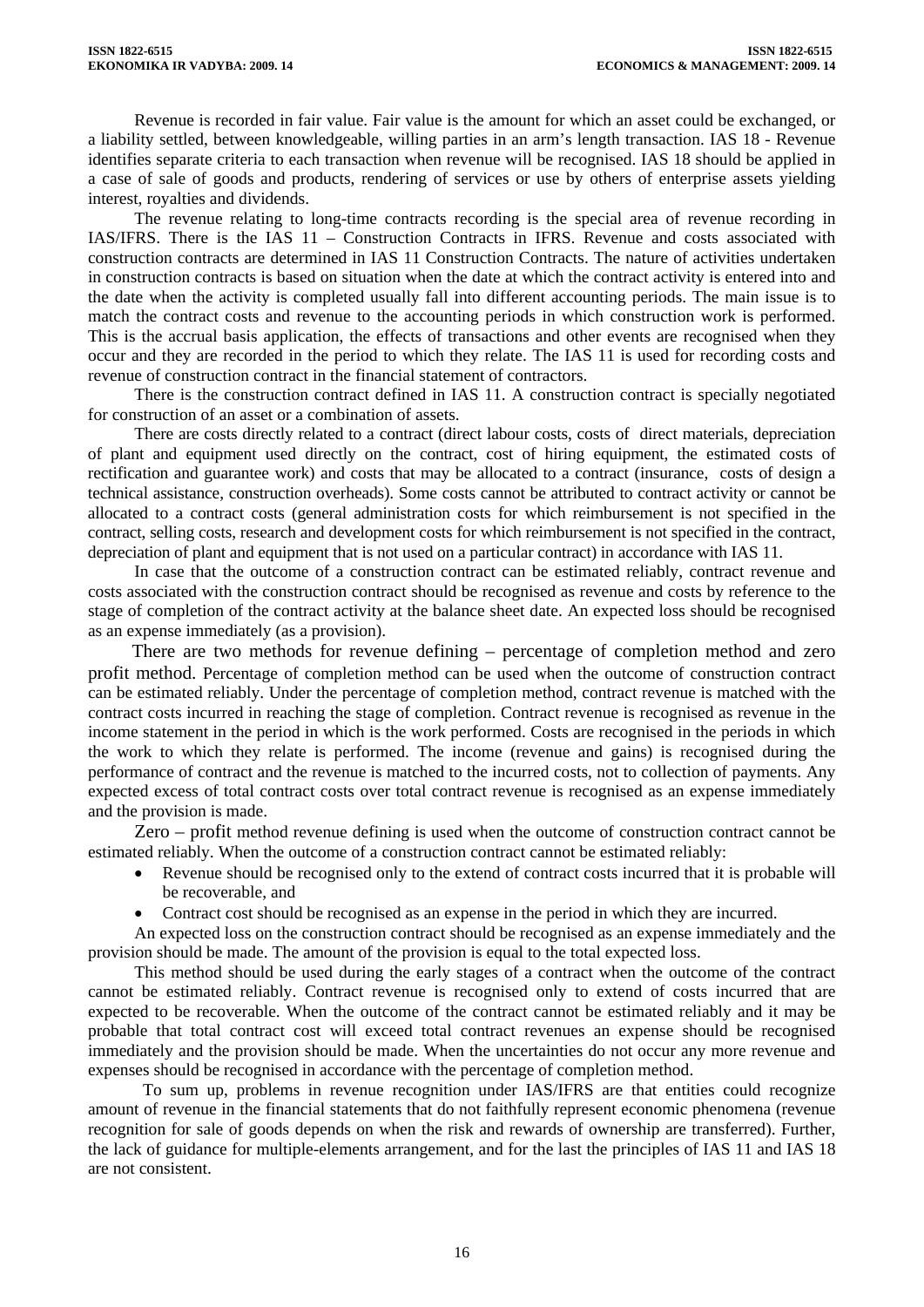| <b>Item</b>               | <b>US GAAP</b>                                                    | <b>IAS/IFRS</b>                                    | <b>Difference</b> |
|---------------------------|-------------------------------------------------------------------|----------------------------------------------------|-------------------|
| <b>Revenue definition</b> | Actual or expected cash inflows that have                         | The gross inflow of economic                       | Similar           |
|                           | occurred or will result from the entity's                         | benefits during the period arising                 |                   |
|                           | ongoing major operations (CON 5)                                  | in the course of ordinary activities               |                   |
|                           |                                                                   | of an entity                                       |                   |
| <b>Revenue</b>            | must be realized or realizable<br>$\bullet$                       | When it is probable that future                    | Different         |
| recognition criteria      | must be earned (CON 5),<br>$\bullet$                              | economic benefits will flow to the                 |                   |
|                           | many different sources of revenue                                 | enterprise, can be measured                        |                   |
|                           | recognition guidance                                              | reliably                                           |                   |
| <b>Revenue</b>            | At fair value of the consideration received or                    | At fair value                                      | Similar           |
| measurement               | receivable – cash or cash equivalents                             |                                                    |                   |
| Sale of goods             | Delivery must have been occurred, risks and                       | Significant risks and rewards of                   | Similar           |
|                           | rewards are transferred, the price is fixed or                    | ownership have been transferred                    |                   |
|                           | determinable, collectibility is reasonably                        | (IAS 18)                                           |                   |
|                           | assured, persuasive evidence that an                              |                                                    |                   |
|                           | arrangement exists (SAB 104)                                      |                                                    |                   |
| <b>Rendering Services</b> | Services must have been rendered to                               | Only when the outcome of a                         | Similar           |
|                           | customers, reliable measures based on                             | transaction involving the                          |                   |
|                           | contractual prices establisher in advance are                     | rendering of services can be<br>estimated reliably |                   |
|                           | available, revenues may be recognized as<br>earned as time passes |                                                    |                   |
| <b>Deferred payment</b>   | Discounting to present value is not required                      | Value of revenues to be                            | Different         |
|                           |                                                                   | recognized is determined by                        |                   |
|                           |                                                                   | discounting                                        |                   |
| <b>Multiple elements</b>  | Specific criteria are outlined for dividing                       | Recognition criteria are applied                   | Similar           |
|                           | multiple deliverable into separate units (ETIF                    | to the separately identifiable                     |                   |
|                           | $00-21$ ,                                                         | components of a transaction in                     |                   |
|                           | specific criteria for software services                           | order to reflect the substance of                  |                   |
|                           |                                                                   | the transaction                                    |                   |
| Long-term                 | ARB 45 allows percentage of completion                            | IAS 11 allows percentage of                        | Different         |
| contracts revenue         | method, completed contract method                                 | completion method, zero profit                     |                   |
| recognition               |                                                                   | method                                             |                   |
| Long term                 | Certain criteria must be met                                      | Certain criteria must be met                       | Similar           |
| contracts                 |                                                                   |                                                    |                   |
| combining and             |                                                                   |                                                    |                   |
| segmenting                |                                                                   |                                                    |                   |

**Table 1.** Comparison of revenue recognition under US GAAP and IAS/IFRS

#### **Possible approaches to revenue recognition**

There are two possible approaches to revenue recognition. The earning process model is used in FASB CON 5 – the revenue is recognized when payment is realized or realizable and the earning process is complete. Application of this model has led to over 200 pieces of guidance on revenue recognition in US GAAP. This is because the earning process is not defined precisely. The earning process model is applied inconsistently across similar transactions. This model attempts to account for revenue directly without considering how assets and liabilities arise and change throughout the exchange with the customer. Because assets and liabilities are ignored, deferred debits and credits sometimes arise that do not meet the definition of assets and liabilities (Memo 2 Revenue recognition).The earning process is a product of US GAAP.

An asset and liability model is the second possible approach to revenue recognition. This model is consistent with existing definitions of revenue in IFRS and US GAAP. Model focuses on the changes in assets and liabilities themselves to determine how much revenue to recognize, because revenue itself is not measured directly. Under this model are not recognized deferred debits and credits that do not meet the definitions of assets and liabilities. In opinions of IASB and FASB, this model lead to more faithful and more consistent depiction of the underlying economics of transactions than the earning process model.

There is a problem in the asset and liability model application – which asset and liability affect revenue. The existing definitions of revenue provide few clues in this area. There is no conceptually right or wrong answer about which assets or liabilities should affect revenue. It depends on the point of view and on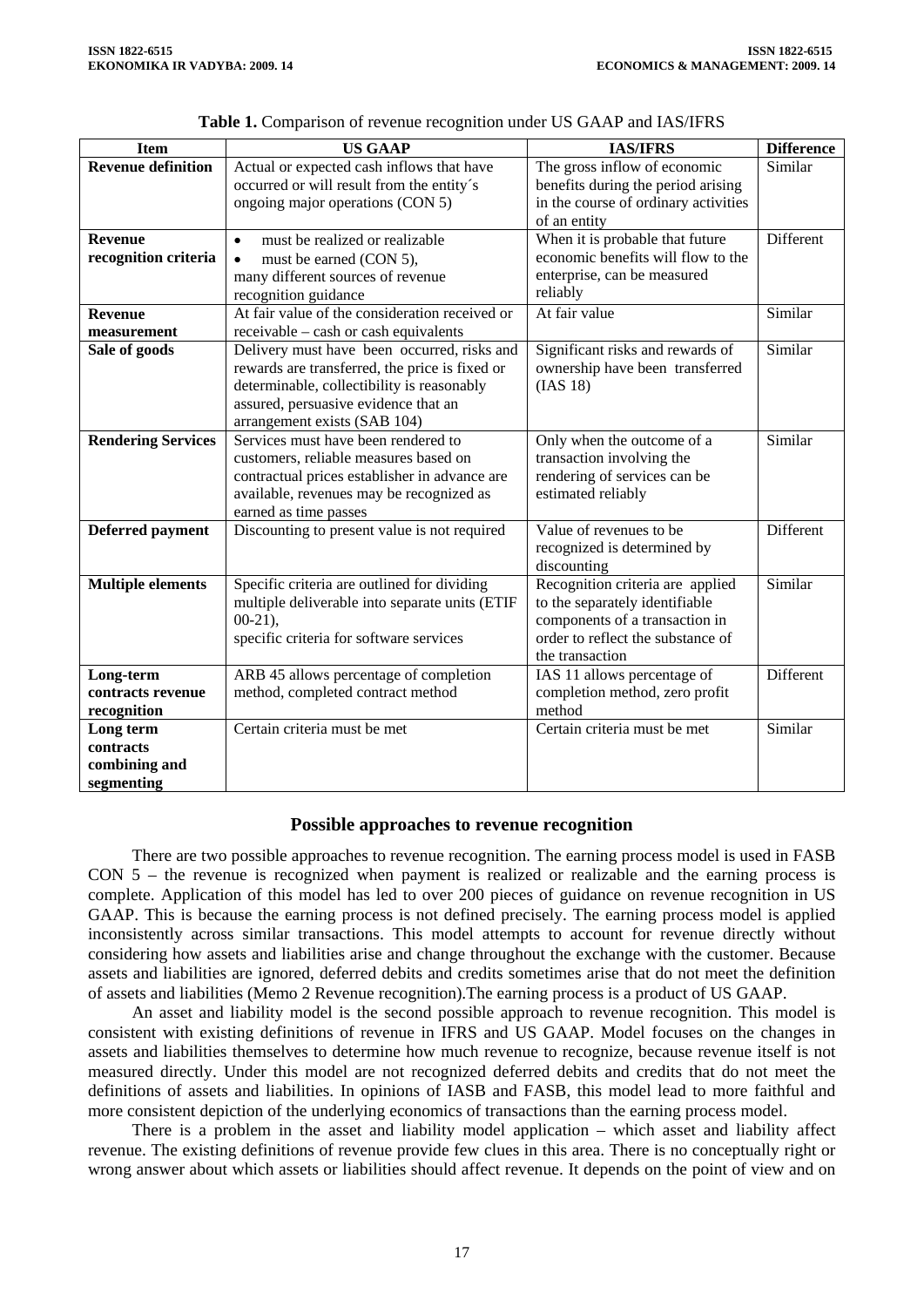industry. For example, in the timber industry revenue could be defined by changes in the value of the growing timber – as the timber grows, revenue is recognized. FASB and IASB can only select the set of assets and liabilities that are most likely to result in recognized revenue that is decision-useful to user of financial statements. On the other hand, one general definition of revenues in terms of assets and liabilities would preclude affecting the increase in the value of timber as revenue. The revenue recognition definition could focus only on the assets and liabilities that arise from a contract with customers.

By IASB and FASB the general revenue definition based on asset and liability model that focuses on the contract with customer could be: **Revenue is increase in a contract asset or decrease in a contract liability that results from providing goods and services to a customer.** The change in asset or in liability is related to providing goods or services to customers and it is distinguished revenue-generating contracts from other contracts. Revenue arises because goods or services are provided, it leads to an increase in a contract asset or decrease in a contract liability. It is important to understand when goods or services are provider or transferred to a customer. Some criteria to identify when goods or services have been transferred to customer must exist:

- In the case of goods an entity has transferred assets when the customer obtains control of it,
- In the case of service when the customer has received the promised service,
- In the case long-term construction contract an entity satisfies a performance obligation during construction only if assets are transferred to the customer throughout the construction process (the customer controls the partially constructed asset).

Revenue is recognized when:

- An entity obtains a contract in which the underlying rights exceed the underlying obligations,
- The entity subsequently satisfies its obligations in the contract by providing goods or services to the customer.

| <b>Item</b>                                 | <b>Asset and liability approach</b> (it is based on assets and<br>liabilities measurement)                                                                                                                                                                                                                                                                                                                                                                                                                                                                                                              | An earning process approach                                                                                                                                                                                                                                                                               |
|---------------------------------------------|---------------------------------------------------------------------------------------------------------------------------------------------------------------------------------------------------------------------------------------------------------------------------------------------------------------------------------------------------------------------------------------------------------------------------------------------------------------------------------------------------------------------------------------------------------------------------------------------------------|-----------------------------------------------------------------------------------------------------------------------------------------------------------------------------------------------------------------------------------------------------------------------------------------------------------|
| <b>Revenue</b><br>recognition<br>definition | Revenues are inflows or other enhancement of<br>specified assets of an entity or liability settlement (the<br>contract assets and liability) or combination of the two<br>from sale of goods, service rendering, or other<br>activities that constitute the ongoing major or central<br>entity's operations (CON 6),<br>Revenue is the gross inflow of economic benefits<br>during the period arising in the course of the ordinary<br>activities of an entity when those inflows result in<br>increases in equity, other than increases relating to<br>contributions from equity participants (IAS 18) | The revenue is recognized when payment<br>is realized or realizable and the earning<br>process is complete (CON 5)                                                                                                                                                                                        |
| <b>Characteristics</b>                      | Assets and liabilities model:                                                                                                                                                                                                                                                                                                                                                                                                                                                                                                                                                                           | Earning process model:                                                                                                                                                                                                                                                                                    |
| of models                                   | • Relies on the recognition and measurement of assets<br>and liabilities,<br>· Does not recognize deferred debit and deferred<br>credits.<br>• Lead to a faithful and consistent depiction of<br>transactions                                                                                                                                                                                                                                                                                                                                                                                           | • leads to the recognition of deferred<br>debit and deferred credits that do not<br>meet the definition of assets and<br>liabilities,<br>attempts to account for revenue<br>directly without consideration how<br>assets and liabilities arise and change<br>throughout the exchange with the<br>customer |

## **Table 2.** Comparison of two possible approaches to revenue recognition

## **Measurement of revenue**

Revenue arises from recognising and measuring increases in specified assets and decreases in specified liabilities. It means that the amount of revenue to be recognised is determined by considering how much assets and liabilities change in a period. The assets and liabilities are those that arise from contracts with customers. They are measured at their current exit price. It is the price that a market participant would